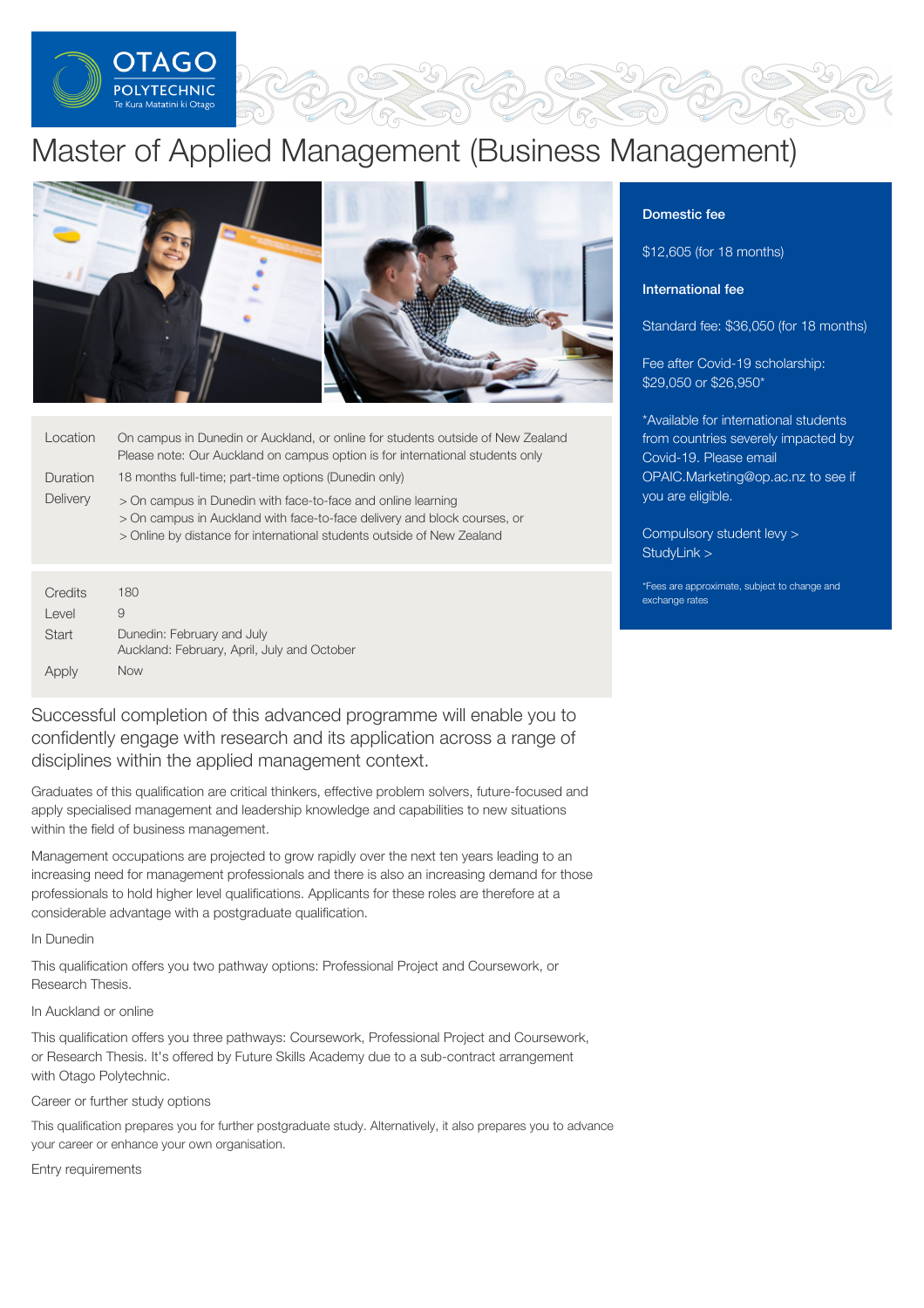Minimum entry requirements are:

- > A Bachelor's degree (or equivalent qualification) in a related discipline with a grade average at Level 7/8 of B- or higher, OR
- > A combination of academic qualifications and relevant skills and knowledge acquired through work or professional experience that is deemed equivalent to the above.
- > International applicants must demonstrate that they have equivalent academic qualifications and experience. Click here for your country's equivalent academic entry requirements.
- > If English is not your first language, you must provide:
	- > New Zealand University Entrance OR
	- > Overall Academic IELTS 6.5 with no individual band score lower than 6.0 (achieved inone test completed in the last two years), OR
	- > Acceptable alternative evidence of the required IELTS (see here for NZQA proficiency table and here for list of recognised proficiency tests).

If you need to improve your English Language skills, we offer a wide range of English programmes.

## Selection criteria

Where there are more applicants than places available, applicants will be selected on the basis of the best academic records and their admission recommended to the OPAIC Director, Learning and Teaching in Auckland or the Programme Leader in Dunedin who will approve the final selection.

## Pathways into this programme

You may have completed an undergraduate degree in a different discipline and be working in a management role. There are no specific foundation/bridging programmes in applied management for this qualification. Where English proficiency does not meet the required IELTS level, you may pathway to this qualification by completing the New Zealand Certificate in English Language (Level 5) which is available at Otago Polytechnic.

#### Studying on campus

You'll learn using an online learning platform called Moodle. This means that, no matter where you are, you have easy access to all your course content. You also have access to Office 365, including Microsoft Teams, which you can use as part of your interaction with lecturers and classmates.

#### Studying online (from offshore)

Your offshore online study journey will begin with an online Orientation. This session will cover introductions to staff, tips for academic success, and wellbeing information, among other things.

All courses offered at OPAIC use Moodle, which is an online learning management system (LMS). The use of the Moodle LMS means that students, no matter where they are, have ready access to all their course content.

All students have access to Microsoft Teams, where you will be able to collaborate with your classmates and work on certain tasks that have been designed by the lecturers.

Students get access to Office 365, including Teams, which they can use as part of their online interaction with lecturers and classmates.

Online students have access to the same services as students on campus. This includes online learning support, which will be available via Microsoft Teams. All online students will also have remote access to our library.

# Your workload

You will be expected to spend about 38 hours per week (or 300 hours per study block) on your course work. This includes both scheduled class time and self-directed study. For on-campus students, some of these hours may be spent in a workplace gaining hands-on experience and developing important industry and business connections.

## You will study (in Dunedin)

The Master of Applied Management has two pathway options.

#### 1. Professional Project and coursework

Complete the four compulsory courses listed below plus Professional Project (45 credits, Level 9) and five courses at Level 8 and Level 9 (at least two courses must be at Level 9) from the electives list.

#### 2. Research Thesis

Complete the four compulsory courses listed below plus Research Thesis (120 credits, Level 9).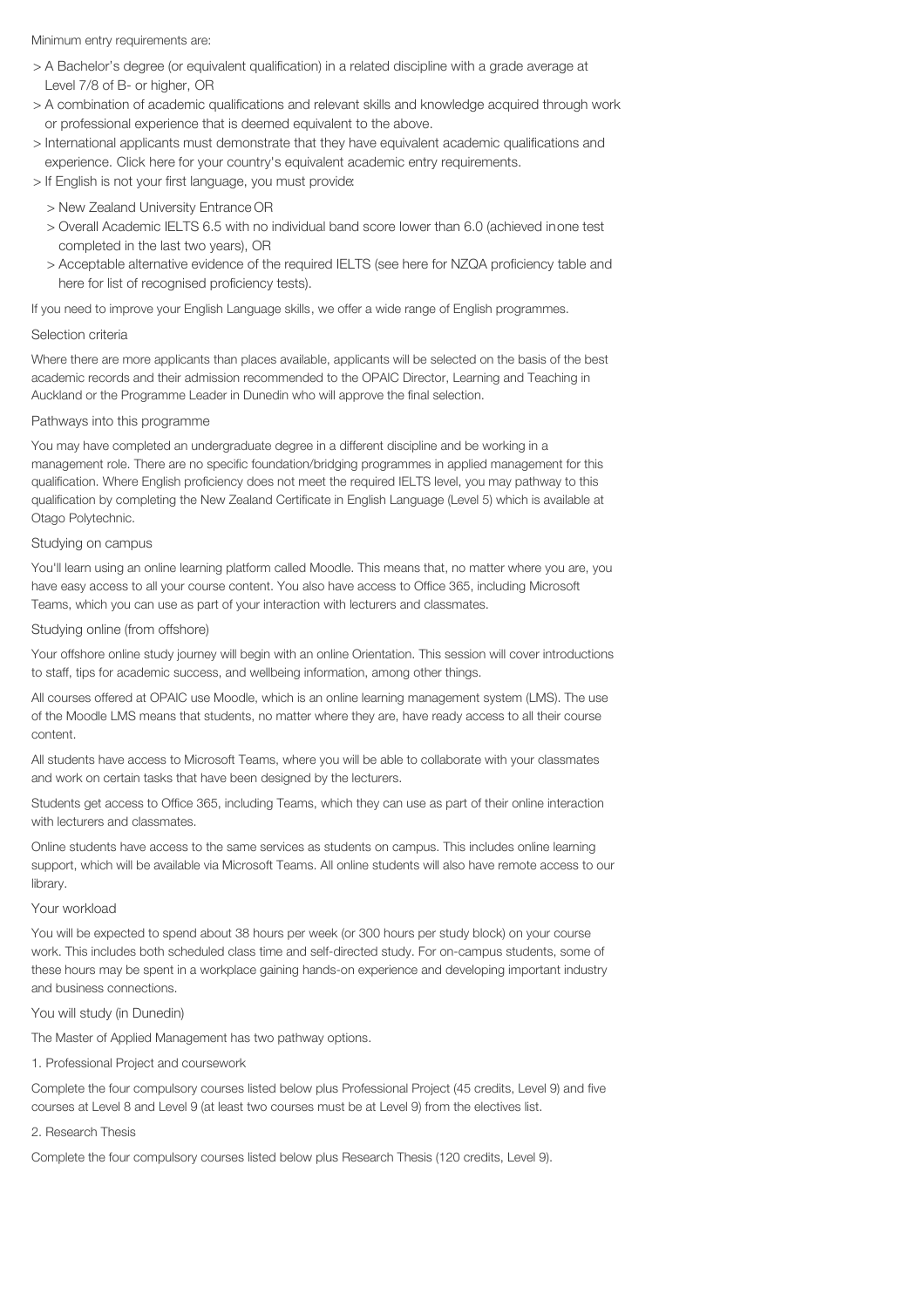| <b>COMPULSORY</b>                       |                                                                                                                                                                                                                                                                                                 |       |         |
|-----------------------------------------|-------------------------------------------------------------------------------------------------------------------------------------------------------------------------------------------------------------------------------------------------------------------------------------------------|-------|---------|
| Course name                             | Course description                                                                                                                                                                                                                                                                              | Level | Credits |
| Capabilities for<br>Managers            | Gain a critical awareness of the skills<br>needed to manage complex<br>organisations                                                                                                                                                                                                            | 8     | 15      |
| Research and<br>Enquiry                 | Achieve the skills needed to<br>undertake small-scale professional<br>projects within organisations                                                                                                                                                                                             | 8     | 15      |
| Analytics for<br>Managers               | Achieve the skills needed to critically<br>evaluate data for decision making<br>within applied management                                                                                                                                                                                       | 8     | 15      |
| Project<br>Management                   | Develop critical analysis and<br>application skills in project<br>management                                                                                                                                                                                                                    | 8     | 15      |
| <b>ELECTIVES</b>                        |                                                                                                                                                                                                                                                                                                 |       |         |
| Elective name                           | Description                                                                                                                                                                                                                                                                                     | Level | Credits |
| Entrepreneurship<br>and Innovation      | Learn how to analyse the processes<br>associated with managing<br>entrepreneurship and innovation<br>within both new ventures and<br>existing firms and to assess the<br>significant issues associated with<br>utilising these managerial concepts<br>to optimise organisational<br>performance | 8     | 15      |
| Marketing in a Digital<br>Age           | Gain the marketing management<br>capabilities necessary to organise<br>and manage for growth and<br>profitability in a digital age                                                                                                                                                              | 8     | 15      |
| Applied Human<br>Resource<br>Management | Gain the skills needed for<br>management of human resources<br>within contemporary Aotearoa/New<br>Zealand organisations                                                                                                                                                                        | 8     | 15      |
| <b>Financial Decision</b><br>Making     | Enables you to apply the concepts,<br>theory and analytical techniques of<br>finance to investment, financing and<br>dividend decisions of a firm                                                                                                                                               | 8     | 15      |
| Managing Change<br>and Adversity        | Critically analyse the processes<br>associated with achieving<br>organisational growth, effective<br>management of change, and the<br>implementation of actions to respond<br>to adversity, including how iwi/Maori<br>organisations have managed post<br>settlement growth                     | 9     | 15      |

You will study (in Auckland or online)

The Master of Applied Management has three pathway options.

1. Coursework

Complete the four compulsory courses listed below plus eight other courses (including at least three Level 9 courses) from the electives list.

2. Professional Project and coursework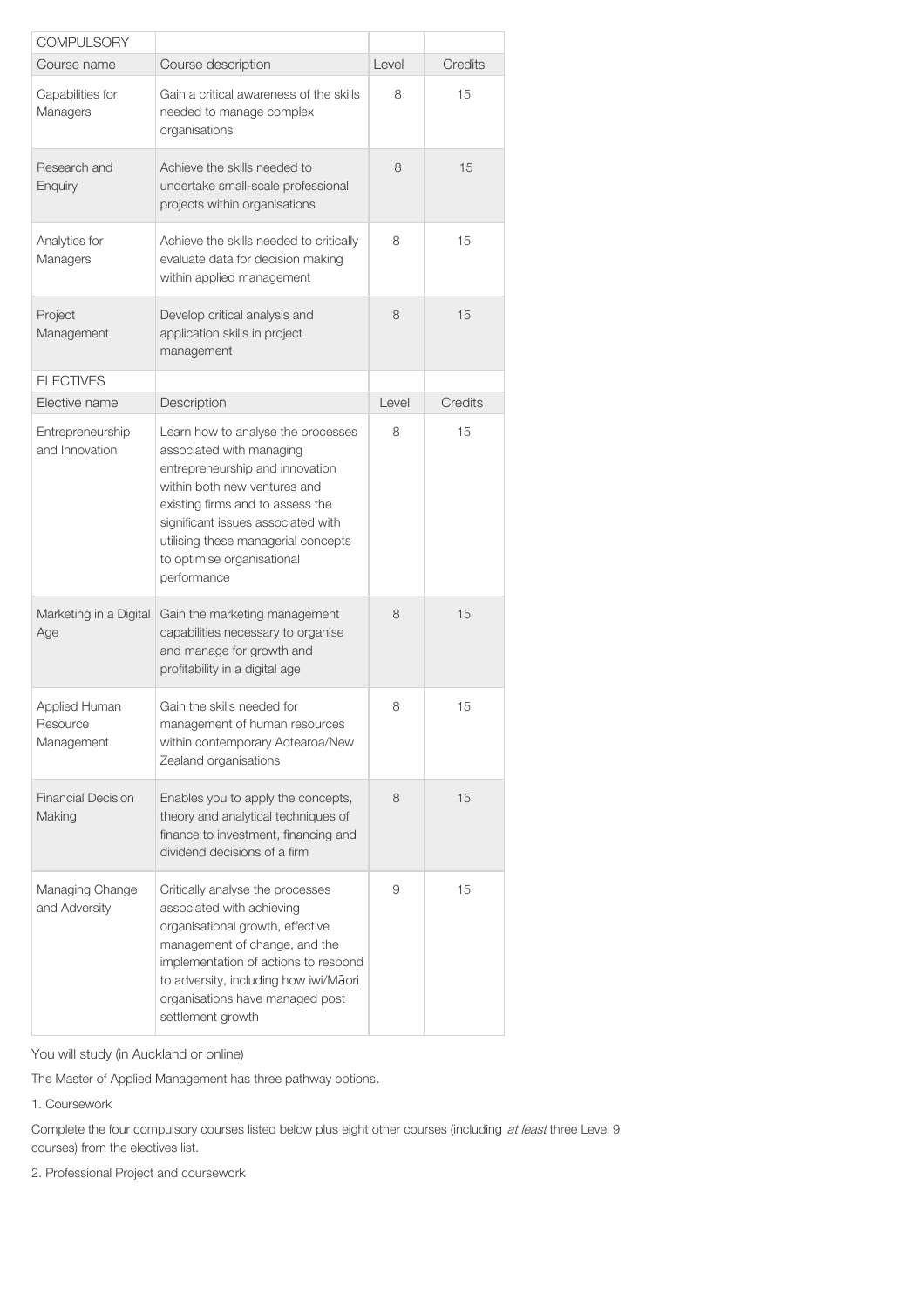Complete the four compulsory courses listed below plus Professional Project (45 credits, Level 9) and five courses at Level 8 and Level 9 (at least two courses must be at Level 9) from the electives list.

# 3. Research Thesis

Complete the four compulsory courses listed below plus Research Thesis (120 credits, Level 9).

| <b>COMPULSORY</b>                       |                                                                                                                                                                                                                                                                                              |       |                |
|-----------------------------------------|----------------------------------------------------------------------------------------------------------------------------------------------------------------------------------------------------------------------------------------------------------------------------------------------|-------|----------------|
| Course name                             | Course description                                                                                                                                                                                                                                                                           | Level | <b>Credits</b> |
| Capabilities for<br>Managers            | Gain a critical awareness of the skills<br>needed to manage complex<br>organisations                                                                                                                                                                                                         | 8     | 15             |
| Research and<br>Enquiry                 | Achieve the skills needed to undertake<br>small-scale professional projects<br>within organisations                                                                                                                                                                                          | 8     | 15             |
| Analytics for<br>Managers               | Achieve the skills needed to critically<br>evaluate data for decision making<br>within applied management                                                                                                                                                                                    | 8     | 15             |
| Project<br>Management                   | Develop critical analysis and<br>application skills in project<br>management                                                                                                                                                                                                                 | 8     | 15             |
| <b>ELECTIVES</b>                        |                                                                                                                                                                                                                                                                                              |       |                |
| <b>Elective name</b>                    | Description                                                                                                                                                                                                                                                                                  | Level | Credits        |
| Developing Effective<br>Organisations   | Gain a critical understanding of<br>organisational development theory<br>and practice in organisational contexts<br>including lwi/Māori organisations                                                                                                                                        | 8     | 15             |
| Entrepreneurship<br>and Innovation      | Learn how to analyse the processes<br>associated with managing<br>entrepreneurship and innovation<br>within both new ventures and existing<br>firms and to assess the significant<br>issues associated with utilising these<br>managerial concepts to optimise<br>organisational performance | 8     | 15             |
| Managing for<br>Sustainability          | Develop sustainable practice<br>capabilities and learn how to apply<br>these capabilities to a variety of<br>applied settings as a sustainable<br>practice manager                                                                                                                           | 8     | 15             |
| Marketing in a<br>Digital Age           | Gain the marketing management<br>capabilities necessary to organise and<br>manage for growth and profitability in<br>a digital age                                                                                                                                                           | 8     | 15             |
| <b>Financial Decision</b><br>Making     | Enables you to apply the concepts,<br>theory and analytical techniques of<br>finance to investment, financing and<br>dividend decisions of a firm                                                                                                                                            | 8     | 15             |
| Applied Human<br>Resource<br>Management | Gain the skills needed for<br>management of human resources<br>within contemporary Aotearoa/New<br>Zealand organisations                                                                                                                                                                     | 8     | 15             |